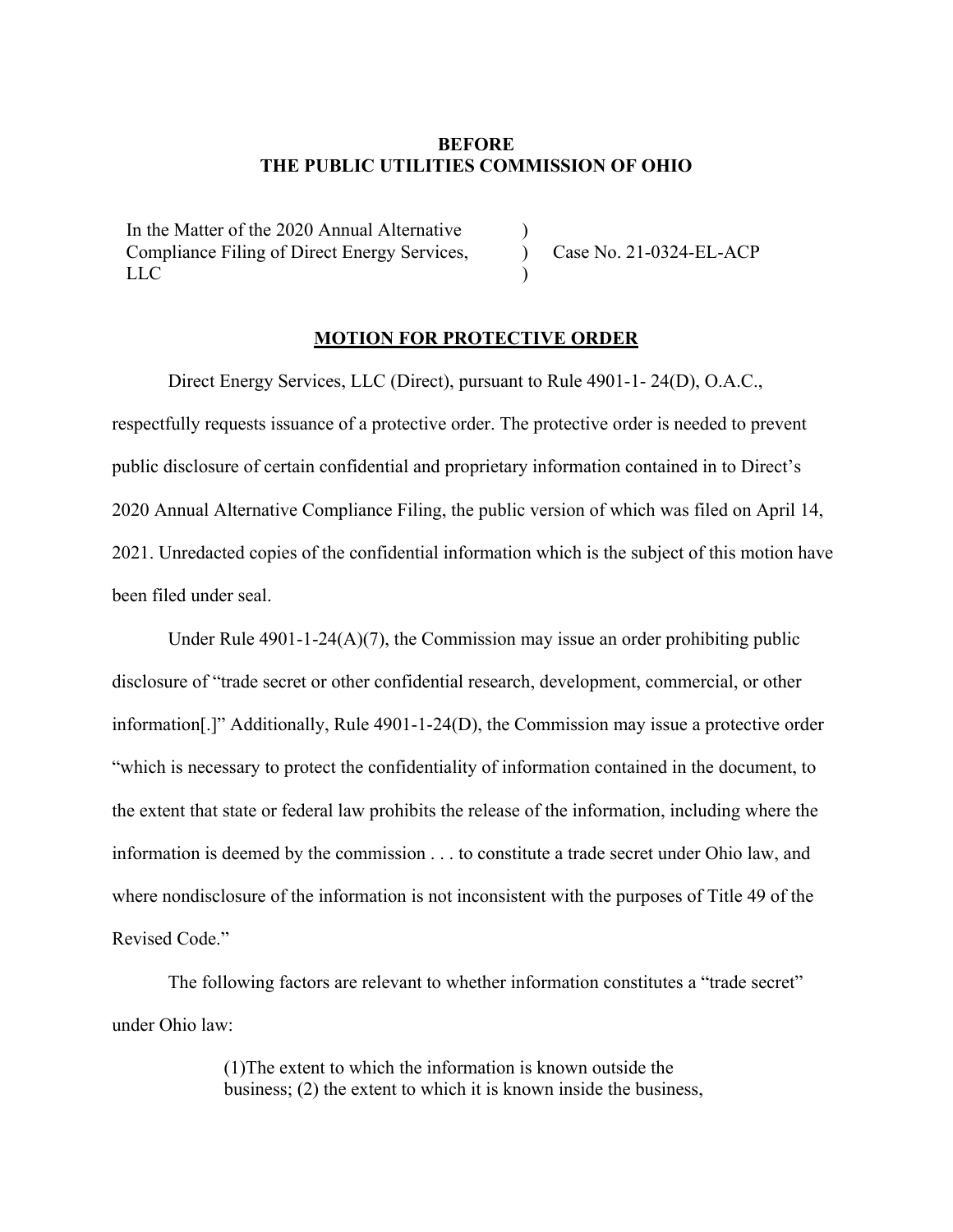i.e., by the employees; (3) the precautions taken by the holder of the trade secret to guard the secrecy of the information; (4) the savings effected and the value to the holder in having the information as against competitors; (5) the amount of effort or money expended in obtaining and developing the information; and (6) the amount of time and expense it would take for others to acquire and duplicate the information.

*State ex rel. The Plain Dealer v. Ohio Dept of Ins*., 80 Ohio St. 3d 513 (1997).

The confidential portion of the compliance filing contains highly confidential trade secret information. First, Direct does not enclose the information contained in the Exhibits to anyone outside of the company other than its attorneys and accountants. Second, within the company, Direct only discloses this information to its management team. Third, Direct has taken appropriate precautions to guard the secrecy of the information including stamping it as confidential in the ordinary course of business and filing it under seal in other jurisdictions where it serves as an electric supplier. Finally, release of the information Direct seeks to protect is likely to result in a competitive disadvantage, as it contains the intimate details of Direct's current and projected finances and its strategic allocation of resources for the Ohio electric market.

For the foregoing reasons, the Commission, pursuant to Rule 4901-1-24(D), should grant Direct's motion for a protective order.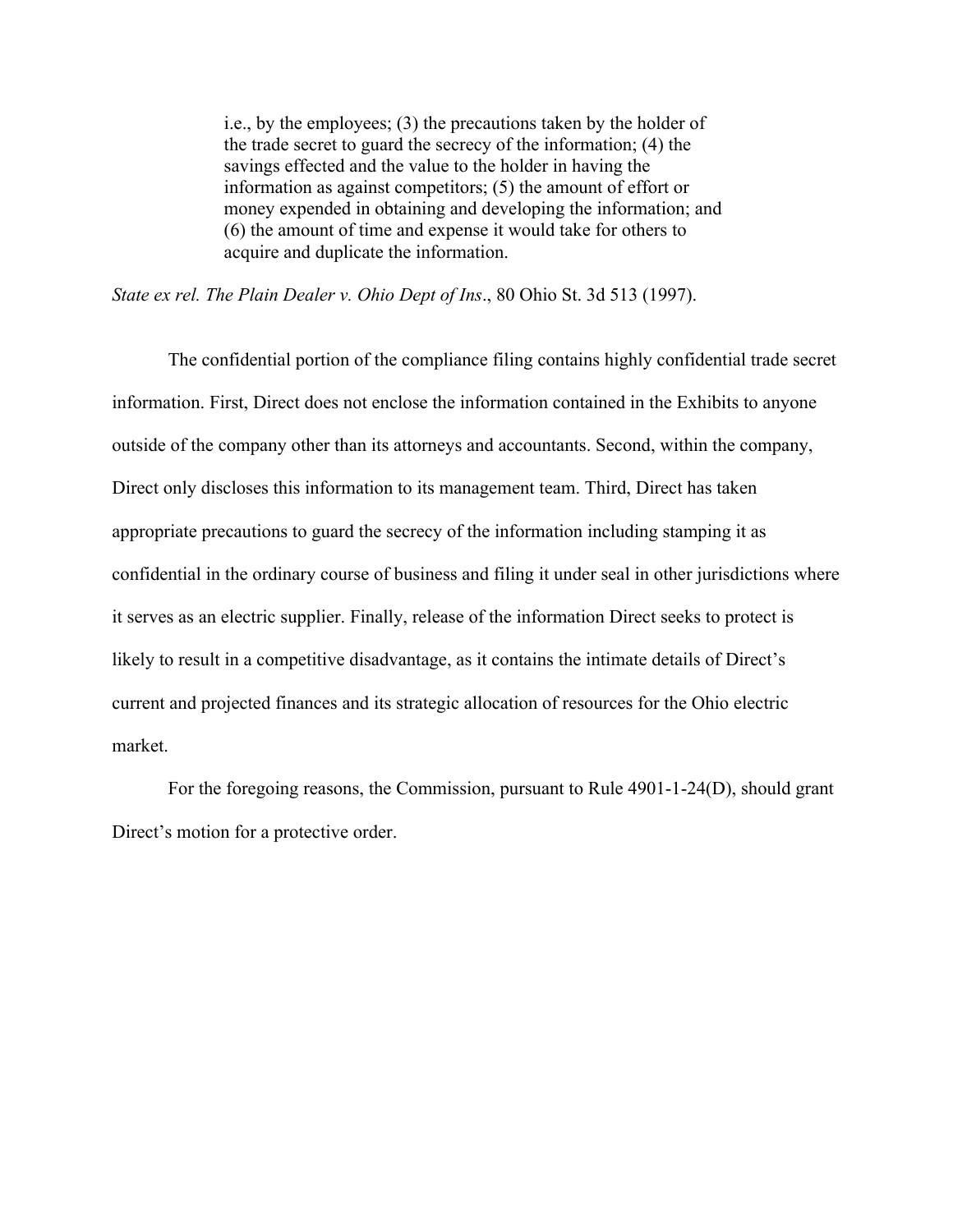Dated: April 15, 202

Respectfully submitted,

*/s/ Lucas A. Fykes*

Mark A. Whitt (0067996) Lucas A. Fykes (0098471 ) WHITT STURTEVANT LLP The KeyBank Building, Suite 1590 88 East Broad Street Columbus, Ohio 43215 Telephone: (614) 224 -3946 Facsimile: (614) 224 -3960 whitt@whitt -sturtevant.com fykes@whitt -sturtevant.com

Attorneys for Direct Energy Services, LLC